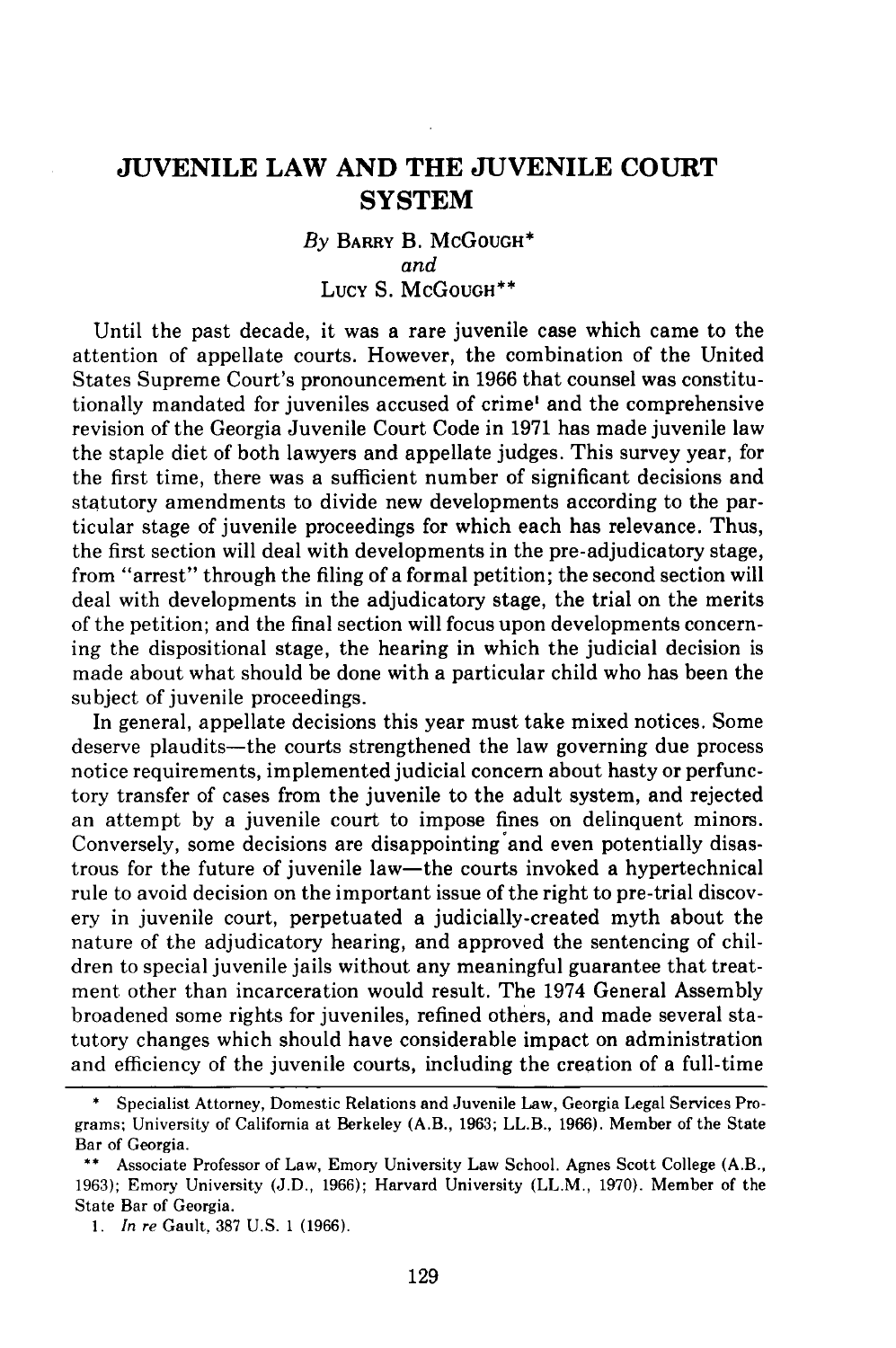juvenile court for Chatham County, bringing the total number of such courts to twenty.'

#### I. PRE-ADJUDICATORY PROCEEDINGS

Under the Georgia Juvenile Court Code proceedings are initiated by the filing of formal charges termed a petition. Under the 1951 Code the petition was required to be drawn with specificity noting the

Federal, State, or local law or municipal ordinance alleged to have been violated or attempted to have been violated, either in the terms and language of the particular code, or so plainly that the nature of the offense charged may easily be understood by the child and his parents or guardian.'

In the 1971 comprehensive revision, this requirement of specificity seems quite clearly to have been abrogated. Concerning the allegations of misconduct, the petition need only set out "the facts which bring the child within the jurisdiction of the court" along with a conclusory allegation that "it is in the best interest of the child and the public that the proceedings be brought."4

# *A. Judicial Decisions*

In two cases written by Judge Stolz for the court of appeals, in effect the former provisions concerning specificity of the petition have now been reengrafted upon the statutory law. In  $D.P. v. State<sup>5</sup>$  the petition filed in the Fulton County Juvenile Court alleged that the juvenile was delinquent in that he had committed the offense of burglary. The state seems to have argued that implicit in the 1971 legislative change of the requirements was an approval of a petition which failed to allege a particular offense for which a juvenile would stand trial. The court of appeals rejected this interpretation based primarily upon the United States Supreme Court's statement in *In re Gault* that the formal notice of charges, however labeled, must "set forth the alleged misconduct with particularity."<sup>6</sup> The court of appeals held that in order for a petition to comply with the requirements of due process, it must set forth the alleged violation of the law either in the language of the criminal code proscribing such conduct or otherwise "so plainly that the nature of the offense charged may be easily understood by the child and his parents . **. . .** " Thus, we are back where we were in 1970, perhaps a backward step in chronology but a forward step in terms

<sup>2.</sup> Ga. Laws, 1974, p. 586, *creating* **GA. CODE ANN.** §24A-201(c).

<sup>3.</sup> **GA.** CODE ANN. §24-2411 (Rev. 1971).

<sup>4.</sup> **GA. CODE ANN.** §24A-1603 (Supp. 1973).

<sup>5. 129</sup> Ga. App. 680, 200 S.E.2d 499 (1973).

<sup>6. 387</sup> U.S. at 33.

<sup>7. 129</sup> Ga. App. at 681, 200 S.E.2d at 500.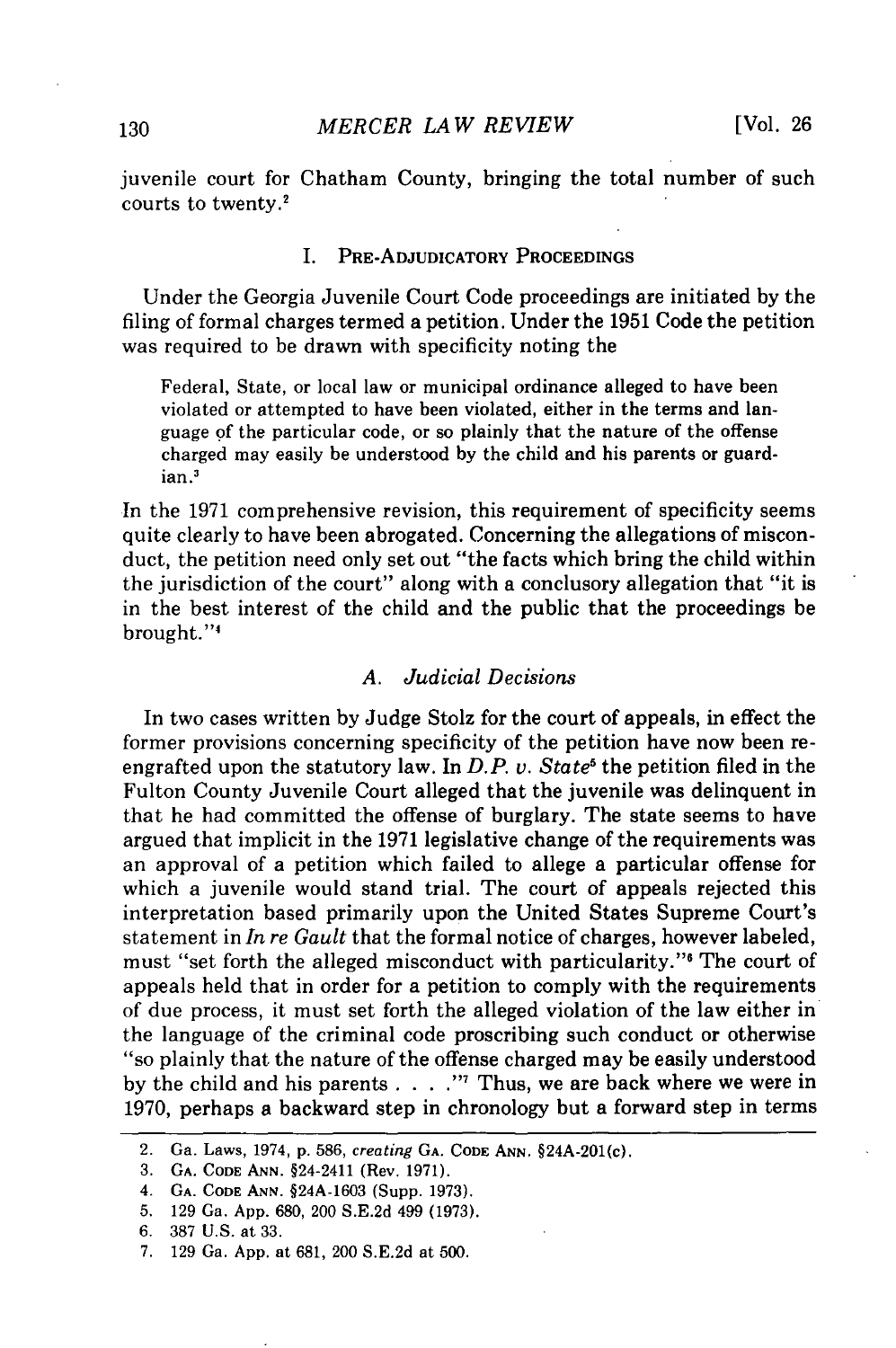of protection of a juvenile's constitutional rights. Furthermore, in *K.M.S.* v. *State,'* the court of appeals noted that the particular labeling of an offense for which a juvenile stood charged, for example "murder," was surplusage as a legal conclusion which alone would not support an adjudication of delinquency. What was required was a specific statement of the operative facts which supported the label, for example that "on a certain day, in a certain county, by a certain means," the child had caused the death of a human being.

Of further interest is the supreme court's additional holding in *D.P. v. State*,<sup>9</sup> that where a child is charged in the petition with the commission of a certain offense, he cannot be adjudicated of any other offense not included as a lesser charge. In that case the allegation of burglary in the petition was insufficient notice to sustain a finding at the adjudicatory hearing that the juvenile had committed the offense of theft by receiving stolen goods. This is a reiteration of the position taken by the Georgia appellate courts under the former code.'"

Neither case held, nor has any other case decided,<sup>11</sup> that the petition must measure up to the same standards applied to indictments in the adult criminal process. What is clear, however, is that a juvenile cannot be charged with one offense and adjudicated delinquent of another, at least where the two offenses are fundamentally different. Moreover, the petition must supply a certain minimum amount of information concerning the charge which should alert the child and his parents to precisely what alleged misconduct is at issue. Apparently *K.M.S.* neither requires or prohibits the labelling of the alleged criminal conduct, but it seems sensible to organize the charge so that the elements constituting the offense are set forth along with the specific operative facts which support them.

Such due process rules concerning notice are, at most, minimally consistent with the requirement that delinquent acts be proven beyond a reasonable doubt<sup>12</sup> and other procedural guarantees afforded juveniles.<sup>13</sup> Although juvenile court proceedings are uniformly styled "civil," the disposition of those adjudicated delinquent often is more than vaguely reminiscent of the punitive sanctions invoked against convicted criminals.'4 More-

12. **GA. CODE ANN.** §24A-2201(b) (Supp. 1973).

13. See, e.g., **GA. CODE ANN.** §§24A-1402(c)(bail), 24A-1801 (conduct of hearings), 24A-2001(counsel), and 24A-2002(evidentiary rules) (Supp. 1973).

<sup>8. 129</sup> Ga. App. 683, 200 S.E.2d 916 (1973).

<sup>9. 129</sup> Ga. App. 680, 200 S.E.2d 499 (1973).

<sup>10.</sup> Allen v. Ladson, 119 Ga. App. 44, 165 S.E.2d 881 (1969).

<sup>11.</sup> In A.C.G. v. State, 131 Ga. App. 156, \_\_\_\_ S.E.2d \_\_\_ (1974), decided after the close of the survey year, the court avoided again an outright ruling upon whether a petition in juvenile court was to be measured against the same standards as an indictment. There is, however, dictum in this case which would seem to indicate that the court is inclined to apply the same standards of strict pleading to each.

<sup>14.</sup> See, e.g., A.B.W. v. State, 231 Ga. 699, 203 S.E.2d 512 (1974) and text accompanying note 44, infra.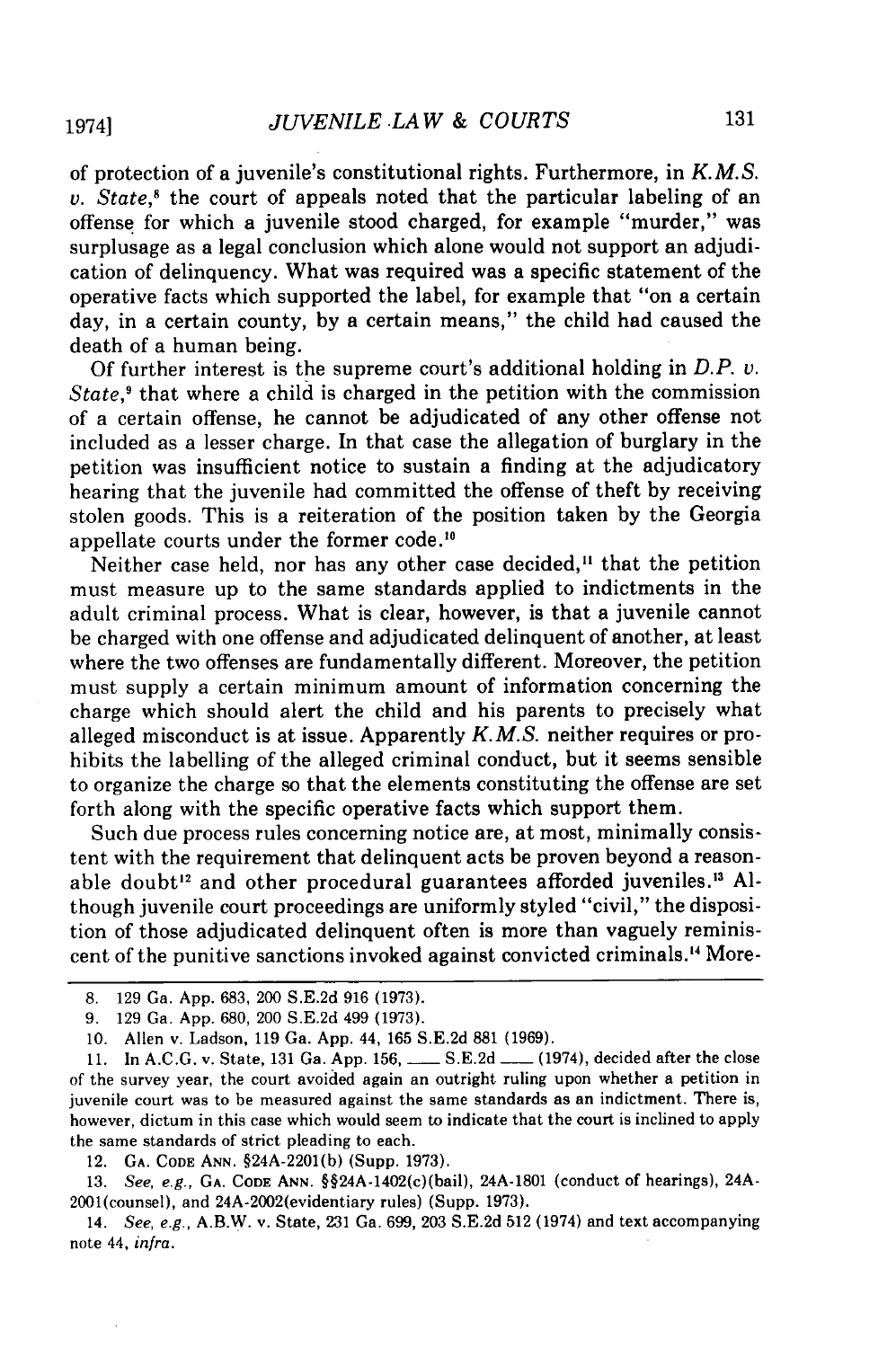over, a fundamental premise of the system of juvenile justice is that youthful miscreants, through appropriate guidance and treatment, can be rehabilitated. Consequently, it is all the more imperative not only that standards of due process and fair play be adhered to scrupulously, but also that the *appearance* of justice permeates all juvenile proceedings, if respect for and obedience to the law is an expected future dividend.

An attempt to advance the pre-adjudicatory procedural rights of juveniles was stymied by judicial delaying action in *G.M.J. v. State"5* where counsel for a sixteen-year-old alleged delinquent moved to compel production "of any and all confessions, admissions, or statements made by said juvenile or his codefendant." The juvenile court denied the motion after hearing and the juvenile appealed. The court of appeals on its own motion dismissed the appeal on the ground that no judgment had been entered at the time the notice of appeal was filed from which an appeal could be taken. Three judges dissented, but only Judge Deen discussed the substantive merits, the applicability of the discovery provisions to juvenile court proceedings. The dissent persuasively argued that if, as has consistently been the case, juvenile matters were "civil," then discovery was clearly available. On the other hand, if the rules of criminal procedure were to be used, *In re Gault* prohibited the use of a confession obtained from the child in the absence of counsel, and a further abridgement of due process occurred upon denying counsel the right to review such statement. This conclusion, the dissent argued, is further compelled by various provisions of the Juvenile Court Code which are designed to protect juveniles rather than to subject them to prosecution based upon evidence which is presumptively inadmissible.<sup>16</sup>

By far the most troubling cases to reach the appellate courts have concerned transfer or waiver hearings in which the juvenile court must decide whether to retain jurisdiction of a child, trying him for an offense as a juvenile, or to relinquish jurisdiction, permitting his trial as an adult by the appropriate court. Such transfer hearings, where opted for by juvenile judges, occur before the adjudicatory hearing.

In *D.M.N. v. State<sup>17</sup>* the court of appeals faced the question of whether charges against a sixteen-year-old juvenile of aggravated assault upon a police officer, being drunk and disorderly, and resisting arrest had been validly transferred for trial to the superior court. The juvenile court had found, upon hearing evidence, that D.M.N. was "not amenable to treatment, that probable guilt was shown on the charges made and that the needs of the child and safety of the community are such that treatment as

<sup>15. 130</sup> Ga. App. 420, 203 S.E.2d 608 (1973).

<sup>16.</sup> Judge Deen further noted that "counsel might also have required a subpoena for the production of the documentary evidence sought" under **GA.** CODE ANN. §§38-801-02 (Rev. 1974) which are specifically applicable to criminal cases. 130 Ga. App. at 425, 203 S.E.2d at 611 (dissenting opinion).

<sup>17. 129</sup> Ga. App. 165, 199 S.E.2d 114 (1973).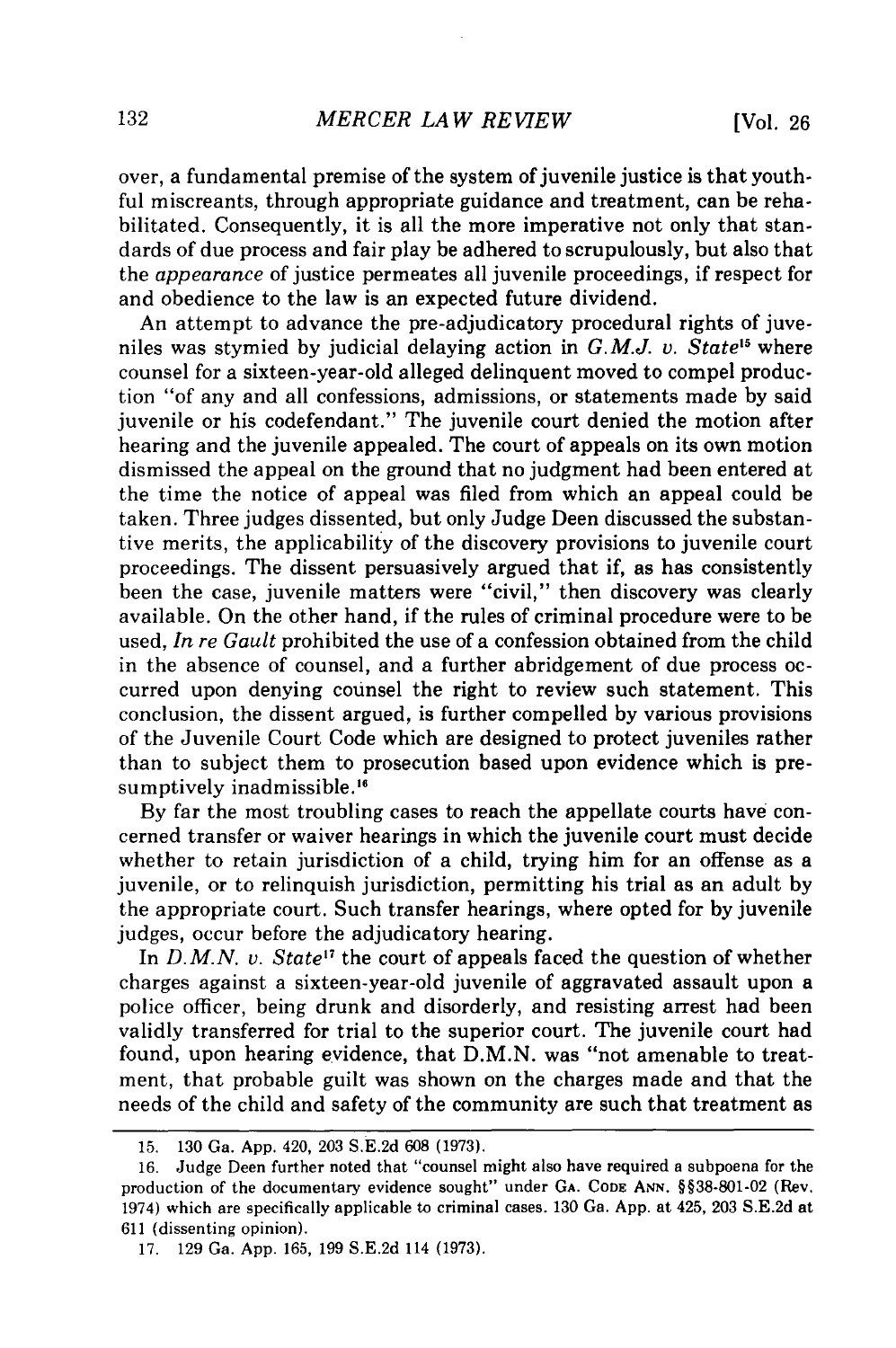an adult" was required."8 The juvenile appealed on the ground that the juvenile court's transfer order did not comply with the requirements of Ga. Code Ann. §24A-2501 (Supp. 1973) in that there had been no showing to support the conclusions that he was not amenable to treatment as a juvenile or that the interests of the community required that he be placed under legal restraint and discipline. The court of appeals agreed, finding that the Georgia Juvenile Court Code imposed the burden of proof upon the state to show that each of the five requirements for transfer had been satisfied. *D.M.N.* further reinforces the earlier opinion in *Reed v. State"* that the statutory safeguards for juvenile offenders considered for transfer to the adult system must be complied with strictly. It is difficult to conceive of a decision more fundamental to the effective functioning of the juvenile justice system or to the fate of a particular minor than the question of whether a case should be processed through the juvenile or adult system. Judicial insistence on precise compliance with statutory strictures regulating this issue continues to be essential.

In *Mathis v. State20* delinquent acts of aggravated assault and armed robbery were allegedly committed by Mathis and one other on October 9, 1972. The case had been transferred to the superior court by the juvenile court pursuant to section 24A-2501, and the appellant argued that deficiencies in complying with that section left the superior court without jurisdiction to try him. In rejecting this contention, the Georgia Supreme Court observed that at the time of the commission of the offense, the superior court had jurisdiction to try a person accused of a felony if he had reached the age of criminal responsibility and that the appellant had been indicted by a grand jury. Strictly construed, the *Mathis* case simply enunciates the state of the law prior to the ratification of a constitutional amendment and subsequent implementing action of the 1973 Georgia General Assembly.<sup>21</sup> Liberally interpreted, the *Mathis* case could be nothing short of disastrous for the juvenile justice system. For at least twenty years now juvenile advocates in both the courts and the legislature have been struggling to create a system in which juveniles will at least be initially treated as juveniles.<sup>22</sup> The 1973 General Assembly effected a comprormise

21. On November 7, 1972, the Georgia electorate ratified an amendment to GA. CONST. art. VI, §1, **GA. CODE ANN.** §2-3901 (Rev. 1973) which provided for exclusive jurisdiction of the superior courts to try felony cases, "except in the case of juvenile offenders as provided by law." Subsequent to that amendment, the Georgia General Assembly enacted a new version of **GA.** CODE **ANN.** §24A-301 (Supp. 1973) which provided that juvenile courts had "exclusive original jurisdiction over juvenile matters" and should "be the sole court for initiating action" involving any alleged delinquent conduct which was based upon acts that would not be considered capital felonies if tried in superior court.

22. Jackson v. Balkcom, 210 Ga. 412, 80 S.E.2d 319 (1954). See Henritze, *Persisting Problems of Georgia Juvenile Court Practice,* 23 MERCER L. REv. 341 **(1972).**

<sup>18.</sup> *Id.*

<sup>19. 125</sup> Ga. App. 568, 188 S.E.2d 392 (1972).

<sup>20. 231</sup> Ga. 401, 202 S.E.2d 73 (1973).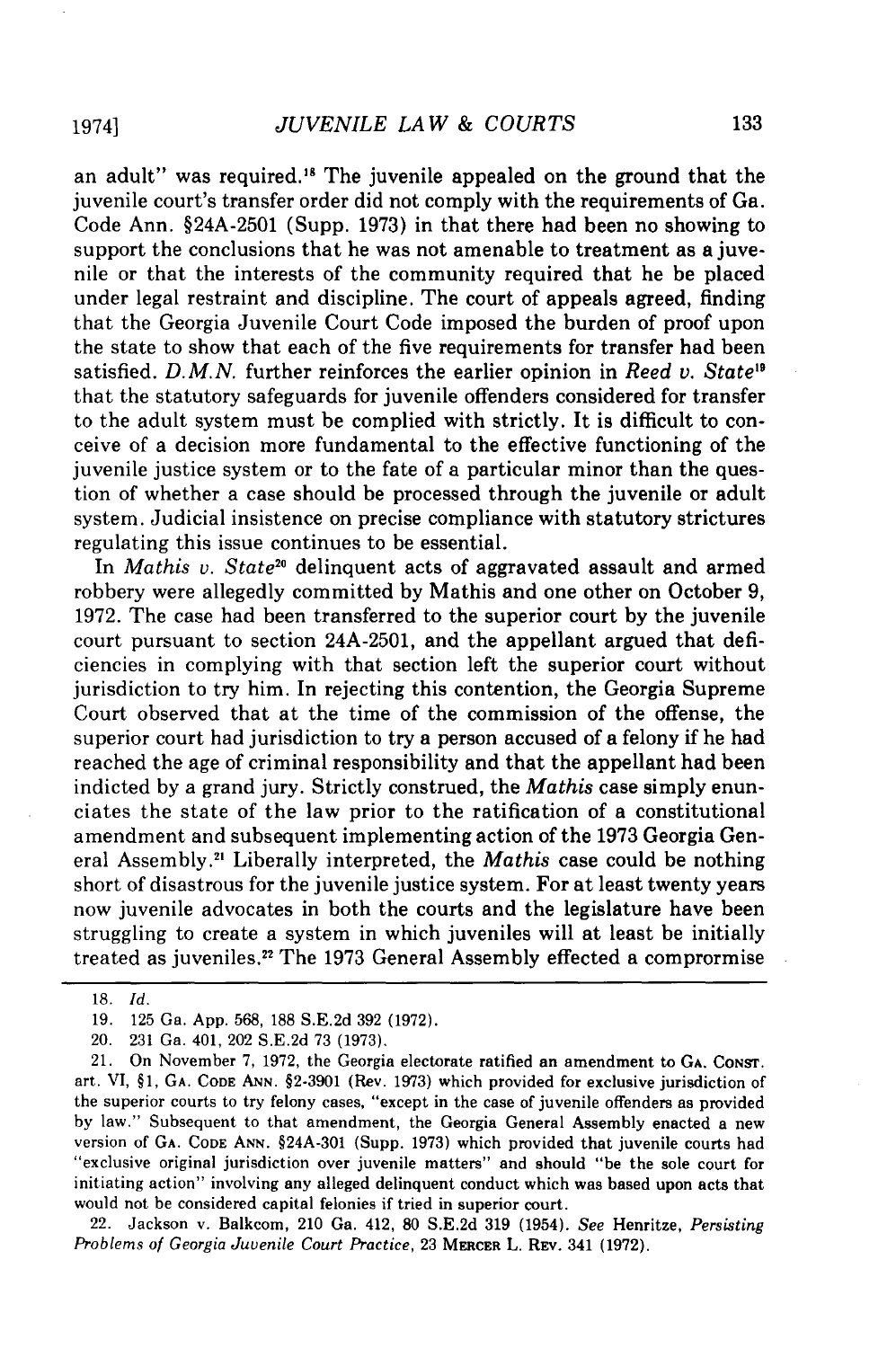under which juvenile courts would exercise exclusive jurisdiction over children under seventeen except those accused of capital offenses. If an indictment for a lesser offense can wrest jurisdiction from the juvenile court, as *Mathis* broadly construed seems to indicate, then all efforts will be once again frustrated, albeit not by the state constitution but by judicial fiat.<sup>23</sup>

# *B. Statutory Amendments*

There were two statutory amendments enacted during the survey year relating to widely disparate aspects of the pre-adjudicatory process in nondelinquency matters. One amendment<sup>24</sup> essentially broadened the scope of the mandatory reporting requirements in the case of abused children under Ga. Code Ann. §74-111 (Rev. 1973), while the addition of Ga. Code Ann.  $\S 24A-302(b)^{25}$  to the Juvenile Court Code substantially resurrected provisions of the Act of 1951 allowing the transfer of child custody cases from superior to juvenile court for the purpose of recommendation or decision.

The list of persons required to report cases of child abuse pursuant to section  $74-111(a)<sup>26</sup>$  was rendered less ambiguous but remained substantially unchanged by the substitution of the phrase "teacher, school administrator, child care personnel or law enforcement personnel" for a more vague description of similar persons. No longer is the reporting person required or allowed to wait until an abused child is brought or comes to him for examination or treatment before reporting suspect cases. Moreover, the types of abuse about which a report is mandated has been broadened to include neglect or exploitation by a parent or caretaker and sexual assault. Furthermore, a written report is no longer required unless requested by the child welfare agency or police authority to which the oral report is made.<sup>27</sup> Finally, immunity from civil or criminal liability is now

<sup>23.</sup> The issue of the effect of an indictment on juvenile court jurisdiction has been squarely presented in a case pending before the Georgia Court of Appeals. J.W.A. v. State, No. 49347 (Ga. App., March 14, 1974).

<sup>24.</sup> Ga. Laws, 1974, p. 438.

<sup>25.</sup> Ga. Laws, 1974, p. 1126.

<sup>26.</sup> Ga. Laws, 1974, p. 438. **GA.** CODE **ANN.** §74-111(a) now provides:

Any physician, including any doctor of medicine licensed to practice under Chapter 84-9 of the Code of Georgia of 1933, as amended, licensed osteopathic physician, intern resident, dentist, podiatrist, public health nurse, social worker, teacher, school administrator, child care personnel or law enforcement personnel having cause to believe that a child under the age of eighteen has had physical injury or injuries inflicted upon him other than by accidental means by a parent or caretaker, or has been neglected or exploited by a parent or caretaker, or has been sexually assaulted, shall report or cause reports to be made in accordance with the provisions of this section; provided, however, that when the attendance of the reporting person with respect to a child is pursuant to the performance of services as a member of the staff of a hospital, school, social agency or similar facility, he shall notify the person in charge of the facility or his designated delegate who shall report or cause reports to be made in accordance with the provisions of this Section.

<sup>27.</sup> **GA.** CODE **ANN.** §74-111(b) (Rev. 1973).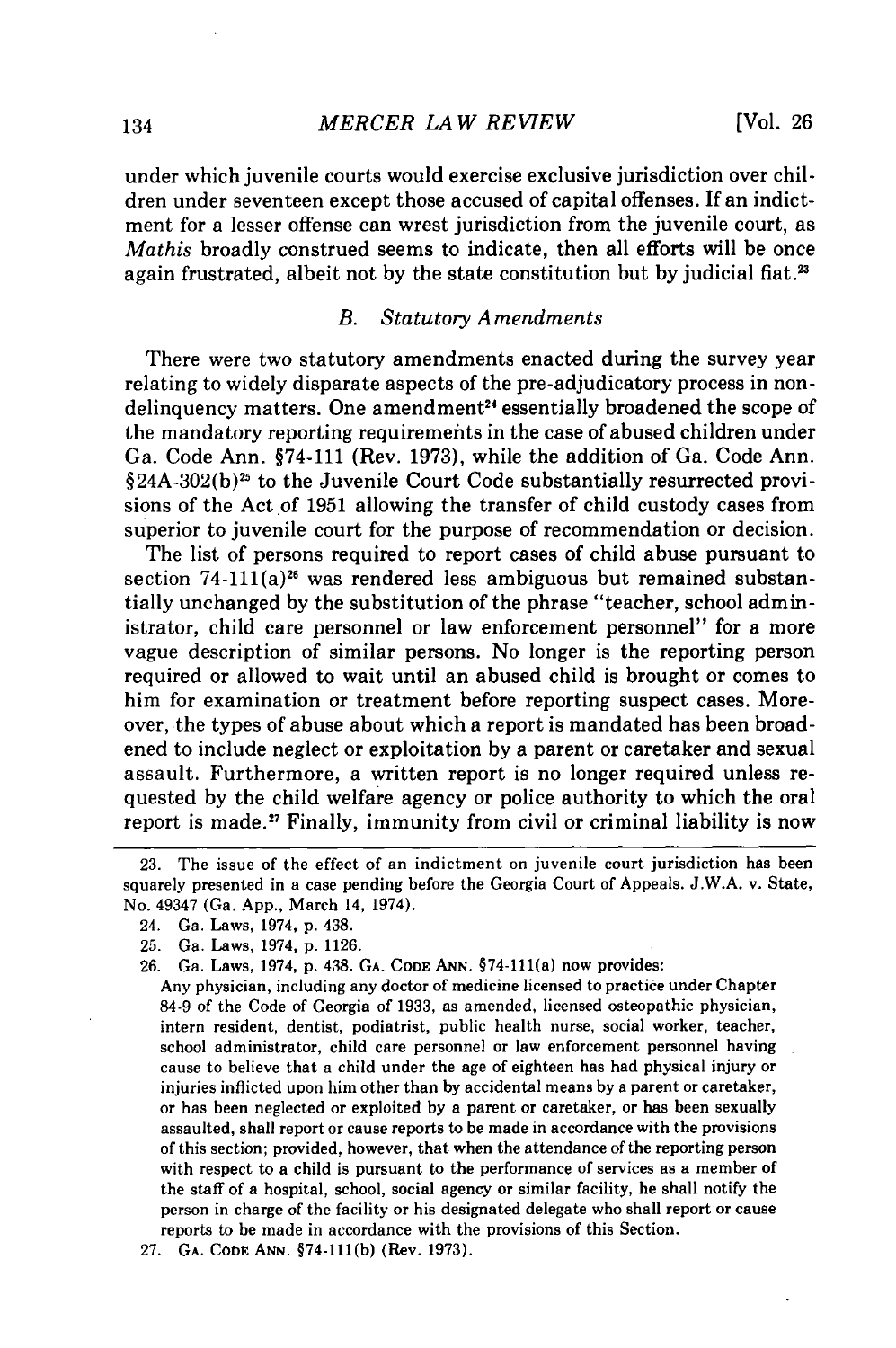provided for any reporting person, whether or not his report was required by the section, provided he acts in good faith.<sup>28</sup>

The enactment of Ga. Code Ann.  $§24A-302(b)$ <sup>29</sup> although substantially a return to prior law, has enormous ramifications concerning which court will adjudicate child custody disputes and raises disturbing questions pertaining to the rules of law which will be applicable.

The new section provides "courts of record" with the authority in "divorce, alimony, or habeas corpus cases involving the custody of a child or children" to transfer "the question of the determination of custody and support to the juvenile court for investigation and report back to the superior court." The section goes on to provide that if referred for "investigation and determination" the case shall be handled "in the same manner as though the action originated under [the Juvenile Court Code], in compliance with the order of the superior court." The new provision concludes with the authorization to the juvenile court to transfer the case back to the referring superior court.<sup>30</sup>

Transfers contemplated by this new authorization are, of course, permissive and within the discretion of the superior court judge. There is at least one case under the former law, however, where such a transfer was held to be mandatory.<sup>31</sup>

In counties not having separate juvenile courts or referees, the provision is likely to have little if any impact since it would make little sense for a superior court judge to transfer a case to himself. However, such a transfer seems theoretically possible and could be influenced by potential variance in the applicable legal standard. In counties with full or part-time juvenile court judges or referees, section 302(b) opens the door for the wholesale referral of child custody cases to the juvenile courts. Although this may provide relief to crowded superior court dockets, it also means the bifurcation of divorce cases since jurisdiction over questions of divorce rests exclusively in the superior courts.<sup>32</sup> Moreover, juvenile courts which are already overdocketed and understaffed face the gloomy prospect of having even less time and resources to devote to individual cases.

Yet to be resolved is the issue of the legal standards governing custody determinations for such transferred cases. There is a potential conflict of law. For example, if a habeas corpus petition is filed in superior court against natural parents by a third party, the standards pertaining to forfei-

19741

<sup>28.</sup> **GA.** CODE ANN. §74-111(c) (Rev. 1973).

<sup>29.</sup> Ga. Laws, 1974, p. 1126 at 1128-29.

<sup>30.</sup> For a discussion of the former law, see Henritze, *Annual Survey of Georgia Law: Juvenile Law and the Juvenile Court System,* 25 MERCER L. REv. 169, 172-73 (1974).

<sup>31.</sup> Carstarphen v. Dayton, 222 Ga. 138, 149 S.E.2d 103 (1966).

<sup>32.</sup> Construing the transfer provisions of the 1951 Code, the supreme court has already declared that the exclusive jurisdiction of superior courts over questions of divorce does not extend to custody issues. Fortson v. Fortson, 200 Ga. 116, 35 S.E.2d 896 (1945); Wilbanks v. Wilbanks, 220 Ga. 665, 141 S.E.2d 161 (1965). *See also* Bass v. Bass, 222 Ga. 378, 149 S.E.2d 818 (1966).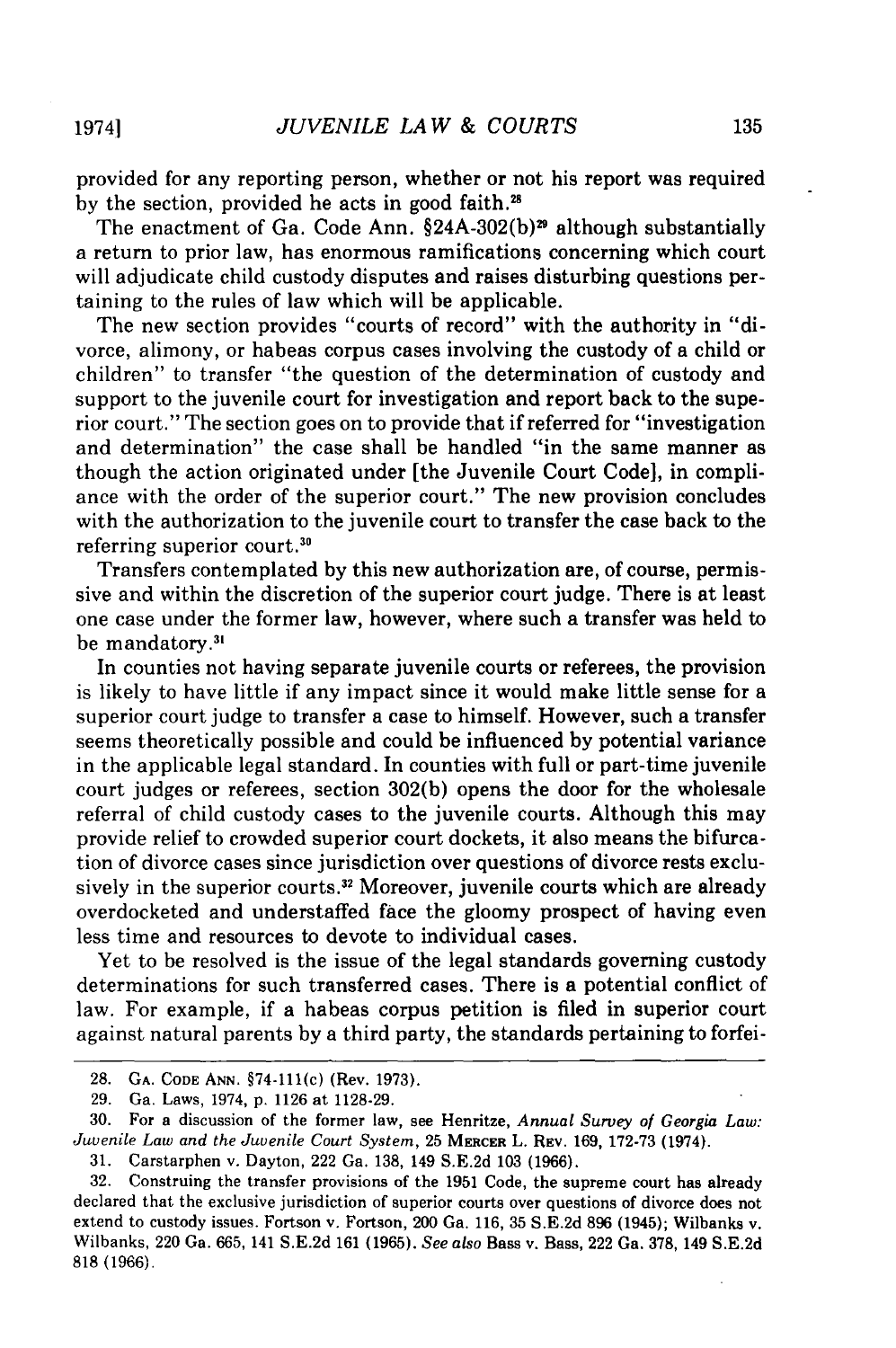ture of parental rights set forth in Ga. Code Ann. §74-108 (Rev. 1973) or the court-evolved concept of "unfitness" as defined by *Perkins v. Courson33* would apply in resolution of the dispute. If that same case was transferred pursuant to section 302(b), the juvenile court is mandated to proceed as if the case commenced in that court, "in compliance with the order of the superior court."<sup>34</sup> The Juvenile Court Code itself says nothing about forfeiture of parental rights or unfitness, but handles such cases under a generalized standard of "deprivation."<sup>35</sup>

Whether unfitness or the rules governing forfeiture and deprivation are identical for habeas corpus purposes is an unanswered question. Moreover, the sentence in section 302(b) demanding compliance with the superior court transfer order seems to leave room for the determination of custody cases to vary greatly among circuits.

# II. **ADJUDICATORY PROCEEDINGS**

There was only one judicial decision in the area of adjudicatory proceedings in the past year. Nevertheless, the legislature made several statutory changes, the most significant of which attempted to guarantee a prompt hearing on the merits of the case, to tighten and refine the requirement that such proceedings be recorded, and to provide prosecutorial assistance to the court.

## *A. Judicial Decisions*

In *K.M.S. v. State*<sup>36</sup> a twelve-year-old appealed from the juvenile court's denial of her motion to dismiss a petition which alleged she was delinquent in that she had committed the act of murder. The juvenile argued that since she was less than thirteen years of age, she was legally incapable of committing a crime.

The court of appeals affirmed, holding that it was unnecessary to find a juvenile guilty of a crime in order to support an adjudication of delinquency based on that conduct. Since the Juvenile Court Code defined a delinquent act as one designated a crime if committed **by** *an adult* and a delinquent child as one who has committed a delinquent act, it is sufficient to determine that the defendant has committed a delinquent act. The court further noted that Ga. Code Ann. **§26-701** (Rev. **1972),** which sets the minimum age of criminal accountability at thirteen years, does not render a person less than thirteen years incapable of committing a crime, but only raises a defense for such persons on the theory that it is socially desirable to protect them from the consequences of criminal guilt.

<sup>33.</sup> **219** Ga. 611, **135** S.E.2d 388 (1964).

<sup>34.</sup> See note 29, supra.

<sup>35.</sup> **GA. CODE ANN.** §24A-401(h) (Supp. 1973).

<sup>36. 129</sup> Ga. App. 683, 200 S.E.2d 916 (1973).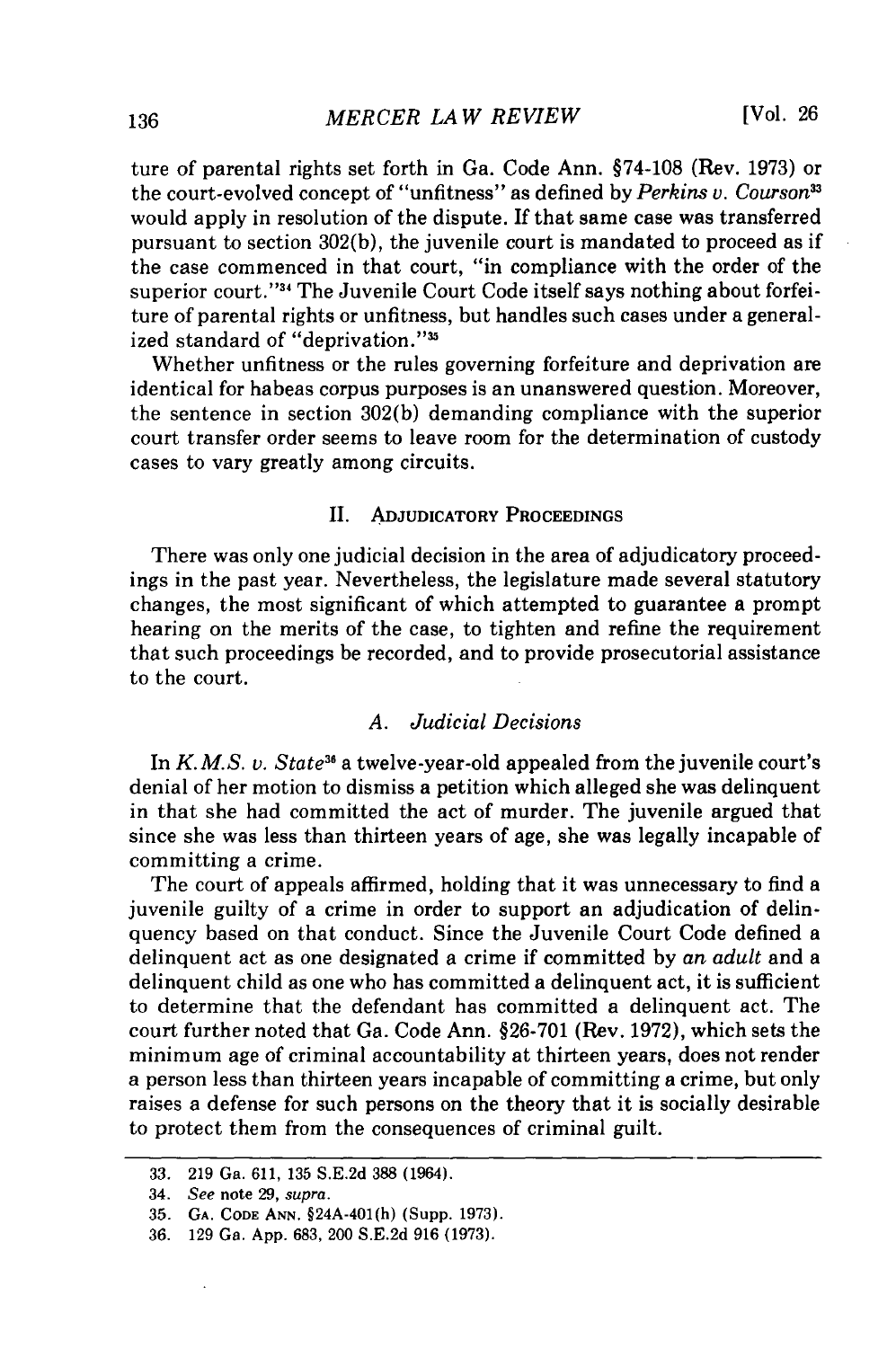## *JUVENILE LAW & COURTS*

# *B. Statutory Amendments*

The six 1974 amendments to the Juvenile Court Code affecting the adjudicatory process are a diverse lot which generally increase protection of juveniles and enhance the efficiency of the courts.

Once a petition is filed with the juvenile court in a case where the child is not detained, a hearing now must be held thereon not later than sixty days from the date of filing.<sup>37</sup> The net effect of the amendment is to prohibit lengthy delays in juvenile proceedings.

In addition, hearings before the juvenile court must now be recorded unless the juvenile and his parent, guardian or attorney waive such recordation.<sup>38</sup> The prior version of this section did not require a record to be kept unless a party, prior to commencement of the hearing, had so requested or the court had so ordered.

Finally, the 1974 amendments increase the legal assistance available to the juvenile courts which are notoriously understaffed with nonjudicial personnel to the point of seriously impairing their ability to provide adequate guidance and supervision for children coming within their jurisdiction. Probation officers and court services workers, consequently, have frequently been placed in the impossible position of winning a juvenile's confidence prior to adjudication and then performing the role of prosecutor when the case is tried. These antithetical responsibilities make extremely difficult any post-adjudication rehabilitative work and threaten to destroy the credibility of court personnel with the community at large.

To fill the prosecutorial function, the 1974 General Assembly empowered the juvenile court judge on his own motion to request assistance from the local district attorney. In the event such assistance is not available, the court may appoint counsel for this purpose." If appointed counsel is required, the court is authorized to certify for county expense compensation of the designated attorney." In complement of these new provisions, probation officers are now prohibited from conducting accusatory proceedings against juveniles who are or may be under their care or supervision.42

A rather significant legislative change occurred in the provisions relating to the judicial termination of parental rights. In such a proceeding where the parent has voluntarily consented to the adoption of the child or surrendered it to a licensed child-placing agency, acknowledgement by the par-

19741

<sup>37.</sup> Ga. Laws, 1974, p. 1126 at 1130, *amending* **GA. CODE ANN.** §24A-1701(a) (Supp. 1973).

<sup>38.</sup> Ga. Laws, 1974, p. 1126 at 1130-31 *amending* **GA. CODE ANN.** §24A-1801(b) (Supp. 1973).

<sup>39.</sup> GA. **CODE ANN.** §24A-1801(b) (Supp. 1973). If a record was not made this section required the court to keep "full minutes of the proceedings." This proviso was deleted by the 1974 amendment.

<sup>40.</sup> Ga. Laws, 1974, p. 1126 at 1130-31, *amending* GA. CODE **ANN.** §24A-1801(d) (Supp. 1973).

<sup>41.</sup> *Id.* at 1133-34, *amending* GA. **CODE ANN.** §24A-3401(a)(3) (Supp. 1973).

<sup>42.</sup> *Id.* at 1129, *amending* GA. CODE **ANN.** §24A-602(e) (Supp. 1973).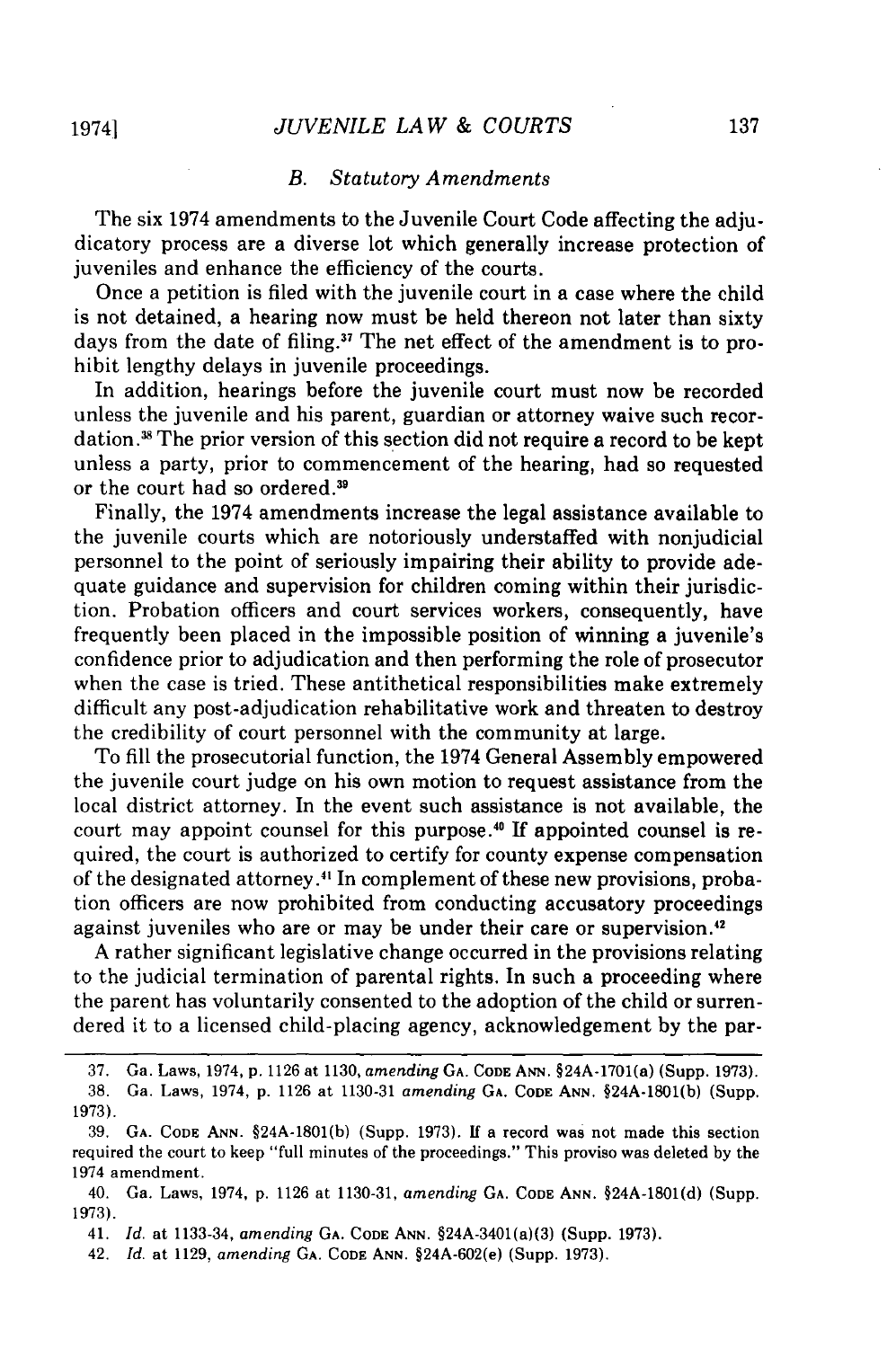ent of this consent before the court is no longer necessary.<sup>43</sup> This provision obviates the need in a consent-termination for the parent to appear at the hearing and allows the introduction of evidence pertaining to potential adoptive parents for the child without compromising the confidentiality of that proceeding.

#### III. POST-ADJUDICATORY **PROCEEDINGS**

There were four judicial decisions and one statutory amendment dealing with post-adjudicatory matters during the survey year. Two of the cases discuss considerations which should underlie disposition of juveniles who have been adjudicated delinquent and the alternative facilities available for treatment and rehabilitation. One case resolved the question of whether the juvenile court has the power to fine, and the remaining decision dealt with the appealability of a juvenile court adjudication prior to disposition. The legislative enactment revised dispositional alternatives available for minors adjudicated delinquent of felonious conduct.

## *A. Judicial Decisions*

In *A.B. W. v. State"* the supreme court, on certiorari to the court of appeals, was presented the question of whether a juvenile who had been adjudicated delinquent and committed to the Department of Corrections<sup>45</sup> was thereby denied equal protection and due process of law. The court first harmonized two *prima facie* contradictory provisions of the Juvenile Court Code. Ga. Code Ann. §24A-2304 (Supp. 1973), the basis for the juvenile court's commitment of A.B.W. to the Department of Corrections, authorized such action in a case where a delinquent child was "found not to be amenable to rehabilitation or treatment." On the other hand, Ga. Code Ann. §24A-2401(a) (Supp. 1973) clearly states that "a child shall not be committed to a penal institution or other facility used primarily for the execution of sentences of persons convicted of a crime." The court concluded that, construed together, these two sections required that the Department of Corrections maintain a secure facility for juveniles, at which no adults would be detained. Unfortunately, as the Attorney General conceded in the case, no such facility was available at the time of the juvenile court's disposition, nor at the time of this appeal.

After holding that the statutes themselves were not unconstitutional, the court addressed the question of whether Ga. Code Ann. §24A-2304 (Supp. 1973) had been unconstitutionally applied. Observing that juvenile adjudi-

<sup>43.</sup> Ga. Laws, 1974, **p.** 389 at 389-90, *amending* **GA. CODE ANN.** §24A-3201(a)(3) (Supp. 1973).

<sup>44. 231</sup> Ga. 699, 203 S.E.2d 512 (1974).

<sup>45.</sup> The Department of Corrections is now known as the Department of Offender Rehabili. tation.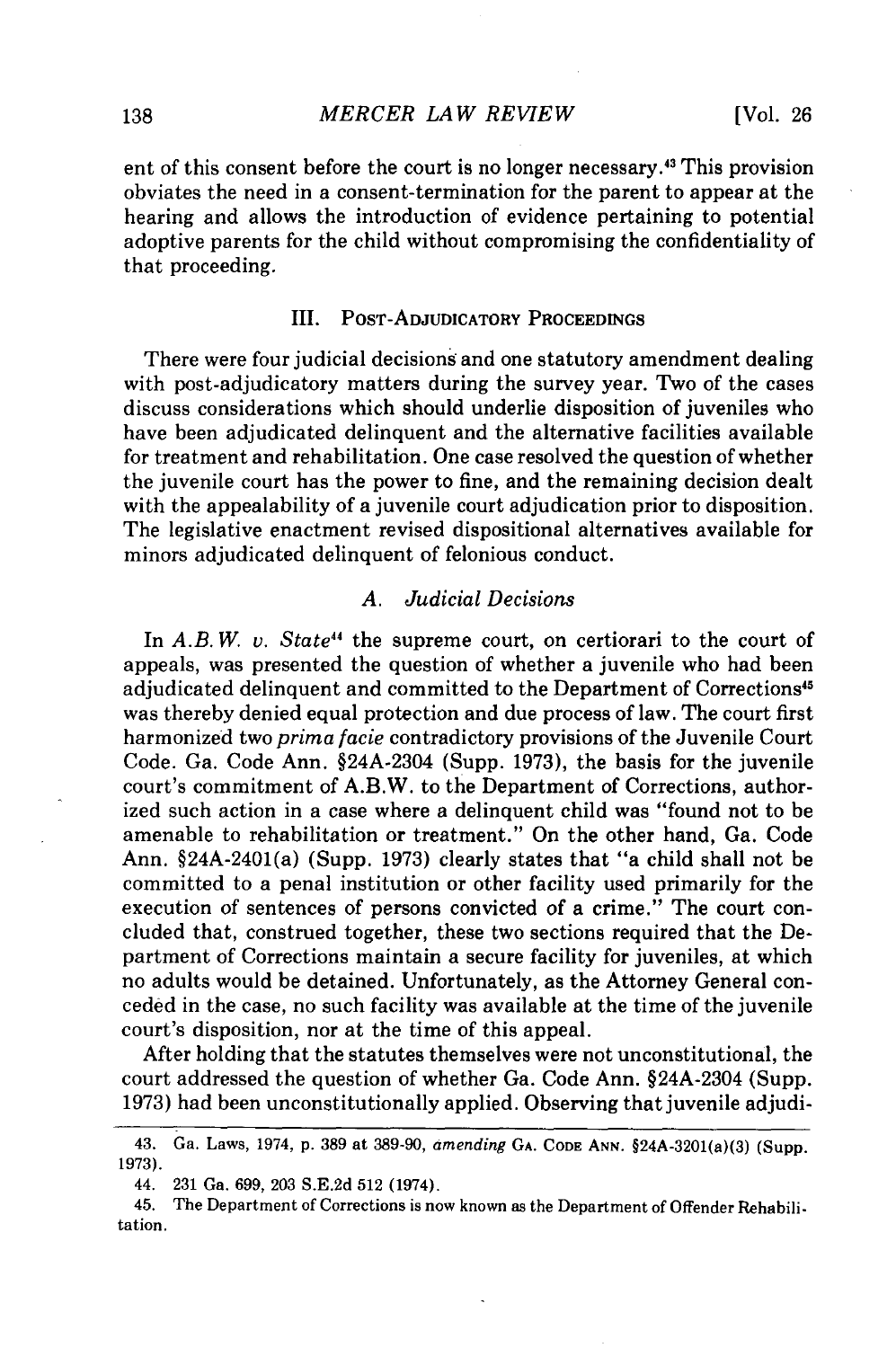cations were not criminal convictions and that the panoply of procedural safeguards available to adults was not uniformly applicable to juvenile proceedings, the court concluded that section 24A-2304 meant no more than that some delinquents could only be treated adequately in high security facilities. Since the Department of Corrections alone operated such facilities, commitment of a juvenile to the department represented the trial court's conclusion that neither the juvenile court nor other public local authority could meet the needs of the particular juvenile involved. Commitment to the Department of Corrections remained, however, for the purpose of treatment and rehabilitation and was still subject to the provisions of the Juvenile Court Code pertaining to length of commitment. Thus, the majority of the court held that the juvenile court judge had not abused his discretion by committing A.B.W. to the Department of Corrections.

Justice Ingram dissented, pointing out that the juvenile court had not afforded the juvenile a dispositional hearing, following the adjudication of delinquency, on the questions of what specific treatment was required for this child and whether that treatment was unavailable from the Department of Human Resources.

In *Mathis v. State<sup>46</sup>* the supreme court affirmed the sentencing by a superior court of a juvenile to the Department of Corrections for the offenses of aggravated assault and armed robbery. Since the latter is a capital offense, the trial court's action was mandated by the 1972 version of Ga. Code Ann. §99-209(a)(5) which provided that minors convicted of a capital felony shall only be sentenced to the Department of Corrections.47

*E.P. v. State<sup>48</sup>* presented the question of whether the juvenile courts have the power to fine minors adjudicated delinquent. The case involved fines levied against twenty-two juveniles who had been adjudicated delinquent of the offense of criminal trespass in that they refused to leave the office of the county school superintendent after presenting certain demands. In all, forty juveniles were involved in the incident; eighteen were committed to the Division of Children and Youth, while the remaining twenty-two were placed on probation and fined \$50 each. The court of appeals held that there was no statutory authorization for the juvenile court to impose fines on delinquent minors and ordered that portion of each order deleted.

The long, dark shadow of confusion cast by *M.E.B. v. State"* last term was extended a step further by the court of appeals in *D.C.E. v. State.* D.C.E. was adjudicated "guilty of operating a motor vehicle under the

<sup>46. 231</sup> Ga. 401, 202 S.E.2d 73 (1973).

<sup>47.</sup> The 1974 amendments to **GA. CODE ANN.** §99-209(a)(5) (Supp. 1973) are discussed at text accompanying note 53, *infra.* However, the portion of the statute applicable in *Mathis* was unchanged.

<sup>48. 130</sup> Ga. App. 512, 203 S.E.2d 757 (1973).

<sup>49. 230</sup> Ga. 154, 195 S.E.2d 891 (1973).

<sup>50. 130</sup> Ga. App. 724, 204 S.E.2d 481 (1974).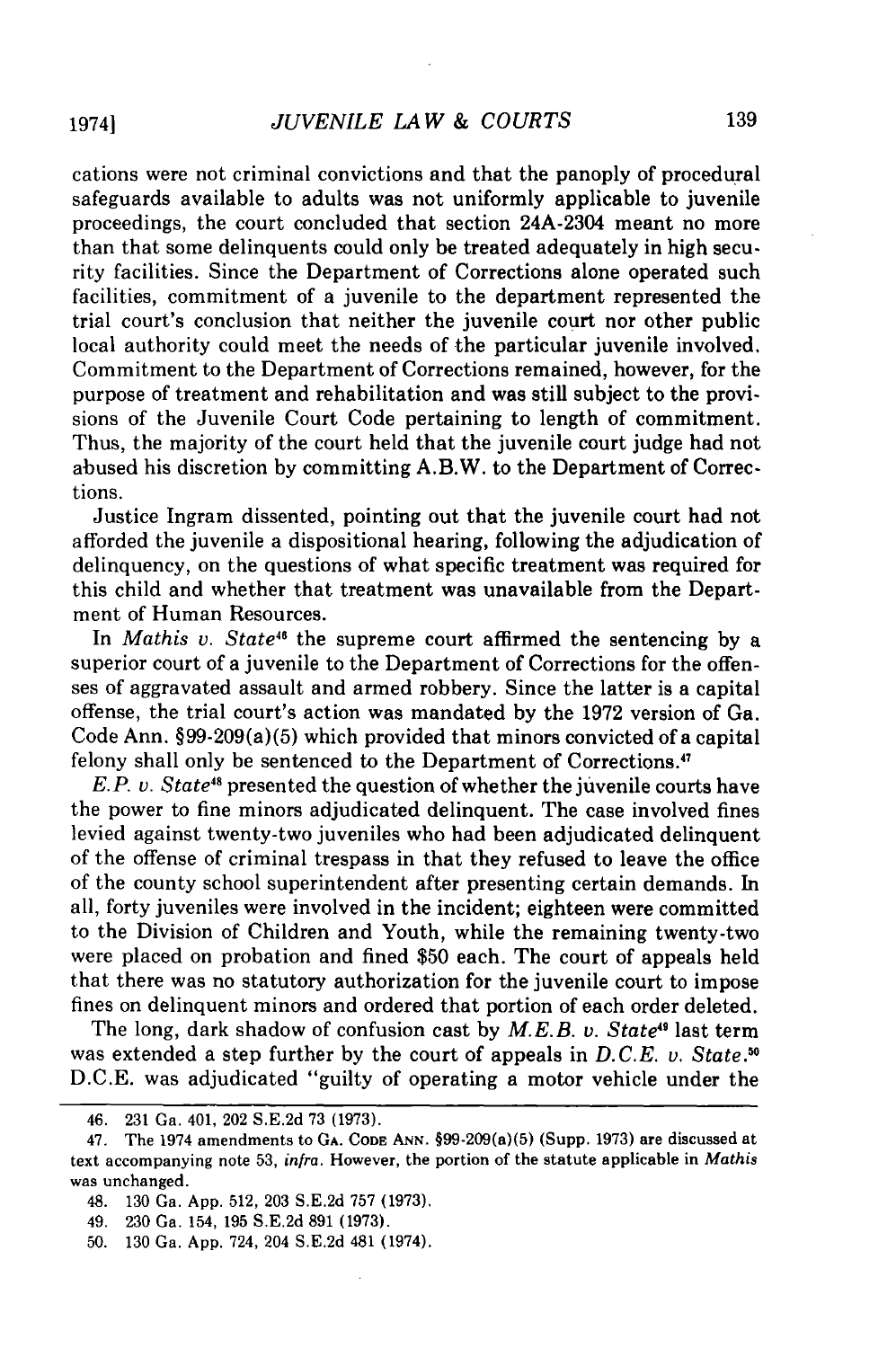influence" by the DeKalb County juvenile court and the case was transferred to Gwinnett County, the county of the juvenile's residence, for further disposition as required by the Juvenile Court Code.<sup>51</sup> The appeal was taken from the order of adjudication but was dismissed as premature by the appellate court on the authority of *M.E.B.*

The appellant-juvenile in *M.E.B.* had argued that his adjudication as a delinquent by the Whitfield County juvenile court was invalid since it violated the constitutional mandate that civil cases be tried in the county of the defendant's residence. Asserting the litany that a juvenile proceeding is "civil," the supreme court made the preposterous assertions that the adjudicatory hearing was analogous to an arraignment and that it was the dispositional hearing at which the actual "case" would be tried. Since the case had been transferred to the county of the juvenile's residence for disposition, the court reasoned that the constitutional requirements had been met and affirmed the trial court's decision.

The basic error in the supreme court's analysis in *M.E.B.* and this term's court of appeals decision in *.D.C.E.* does not lie in the struggle to harmonize the Juvenile Court Code hearing structure with the constitutional venue provisions. Rather, it is the rigid adherence to the terminological civil-criminal dichotomy which has been the undoing of logic. Surely the time has come to recognize overtly that juvenile court proceedings are possessed of intertwined elements of both the civil and criminal processes and that the labelling of delinquency proceedings as one or the other neither aids analysis nor rehabilitates misguided children.<sup>52</sup>

#### *B. Statutory Amendments*

The 1974 General Assembly amended Ga. Code Ann. §99-209(a)(5) (Supp. 1973)' which provides for the acceptance and incarceration of certain juveniles by the Division of Children and Youth<sup>54</sup> of the Department

53. Ga. Laws, 1974, p. 1455.

54. The Division of Children & Youth is now known as the Youth Services Section of the Division of Community Services.

<sup>51.</sup> **GA. CODE ANN.** §24A-1201(a) (Supp. 1973) authorizes such transfers.

<sup>52.</sup> Although not mentioned by the *M.E.B.* court, nor in *D.C.E.,* which rested exclusively on the higher court's ruling, these holdings find slight support in the provisions of **GA. CODE** ANN. §24A-2201(a) (Supp. 1973) which authorizes the juvenile court upon a dispositional finding, made subsequent to the adjudication, that the child is not in need of treatment or rehabilitation to "dismiss the petition and order the child discharged from any detention or other restriction theretofore ordered **...."** However, the subsequent proviso in **GA.** CODE **ANN.** §24A-2201(d) (Supp. 1973) which permits the court to receive all helpful information "even though not otherwise competent in the hearing on the petition" undercuts that support. Section 2201(d) further establishes that the dispositional hearing is not intended to deal with the substantive questions of guilt or innocence by its description of procedure incident to disposition and its concluding permission to the court to keep undisclosed any confidential sources of information. Such procedural liberties are hardly consistent with the due process guarantees during adjudication of *In re Gault* and the mandate of **GA. CODE ANN.** §24A-2201(b) (Supp. 1973) that delinquent acts be proven beyond a reasonable doubt.